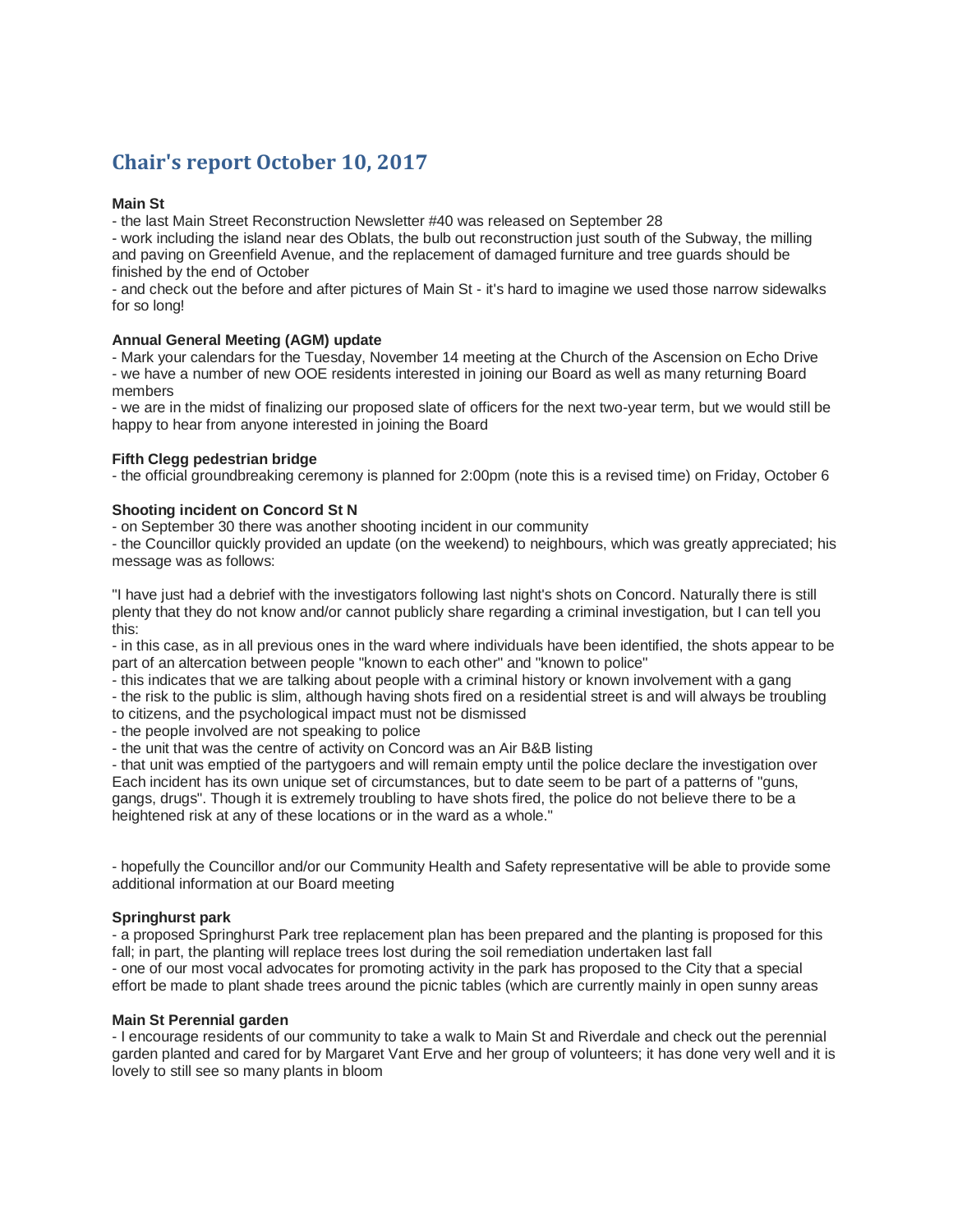- we have received a request from Margaret for funds to "top dress" the soil as it is not optimum and put up inexpensive plastic edging to keep the grass from encroaching; this would be a one time cost of approximately \$200

- a motion with this request will be discussed at our October Board meeting

# **PM sesquicentennial speaker series**

- we had another wonderful evening on Monday, September 25 celebrating the life and times of Louis St. Laurent; Dr. Xavier Gélinas prepared an excellent presentation followed by an animated discussion - Dr. Norman Hillmer will be leading our next discussion on the life and times of William Lyon Mackenzie King on Monday, October 30

# **Greystone Village**

- great news: the Greystone River pathway (the informal one closer to the river than the Multi-use pathway) is scheduled to reopen on Saturday, October 21 [note that the opening of this pathway has been delayed due to a later than expected delivery of the storm structure that will be built through the 30m corridor and outlet into the River]

- Phase 2 (NE area of the property) roads will receive their first lift of asphalt during the week of October 2-6 - another phase of this project (The River Terraces condominium tower - located to the east of Saint Paul University) will soon be commencing; ground breaking was on October 3; I attended the event on behalf of the Community Association and was able to promote our Annual General Meeting + our PM speaker series; I also met a number of the future residents, many who are keen to join our great community

- the first residents have now moved into Phase 1 of Greystone Village (the area to the north of Clegg St); their reasons for buying:

"always wanted to be downtown but we also wanted to be near nature; it's a hidden gem ... had no idea at all this was here; best of all worlds; when bridge is built we'll be 15 minutes from Lansdowne; ... as opposed to noisy downtown"

- and finally we received a request from Brendan Shykora, a Carleton Journalism student, to provide our views on the Greystone development for a blog project he is working on; John prepared a very thoughtful and complete description of the community association's engagement and views on this development which was provided to Brendan; we have not yet seen a copy of the article that was prepared (but we were promised it will be sent when complete)

# **Cyclist safety**

- Following on from our September Board meeting discussion, John has been communicating with Robin Bennett, Project Manager, Cycling Programs of the City of Ottawa on how to improve cyclist safety on Smyth at the eastern end of the McIlraith Bridge. While the new Main cycle tracks and the bike lanes on the bridge are superb, at Smyth where the Riverside ramps join, we have a situation much like that at Bronson where the Colonel By Drive ramps join, just north of Carleton.

- While the City is hoping to tie the bike lanes on McIlraith Bridge to the Rideau River Eastern Pathway via the Riverside ramps, the time horizon is aways owing to budgetary limitations.

- as an interim measure, John has suggested that a painted green cycling lane be marked across the Riverdale ramps where they meet Smyth/McIlraith and biking into Alta Vista be essentially diverted onto Billings (through the hospital roads) so as cyclists can avoid the horrible railway underpass of Smyth

- his suggestion was forwarded to staff who work in pedestrian/cycling safety in Traffic Services for their consideration and Robin he now indicated that he received confirmation from Traffic Services that this issue has been added to a list of candidate locations under the city's Cycling Safety Improvement Program for 2018

#### **Welcome packages**

- Pastor Dan Bryne of the Ottawa Chinese Bible Church approached the OOECA & CAG last week to see if we would have an interest in contributing something to a welcome package for new residents that he is considering putting together with some of the businesses and institutions in our community

- one of the items that he will be including is the brochure that was put together by the OOECA and CAG several years ago, which outlines how people can engage in the community and what is available to them here in OOE

- any other ideas?

# **Ottawa Chinese Bible Church**